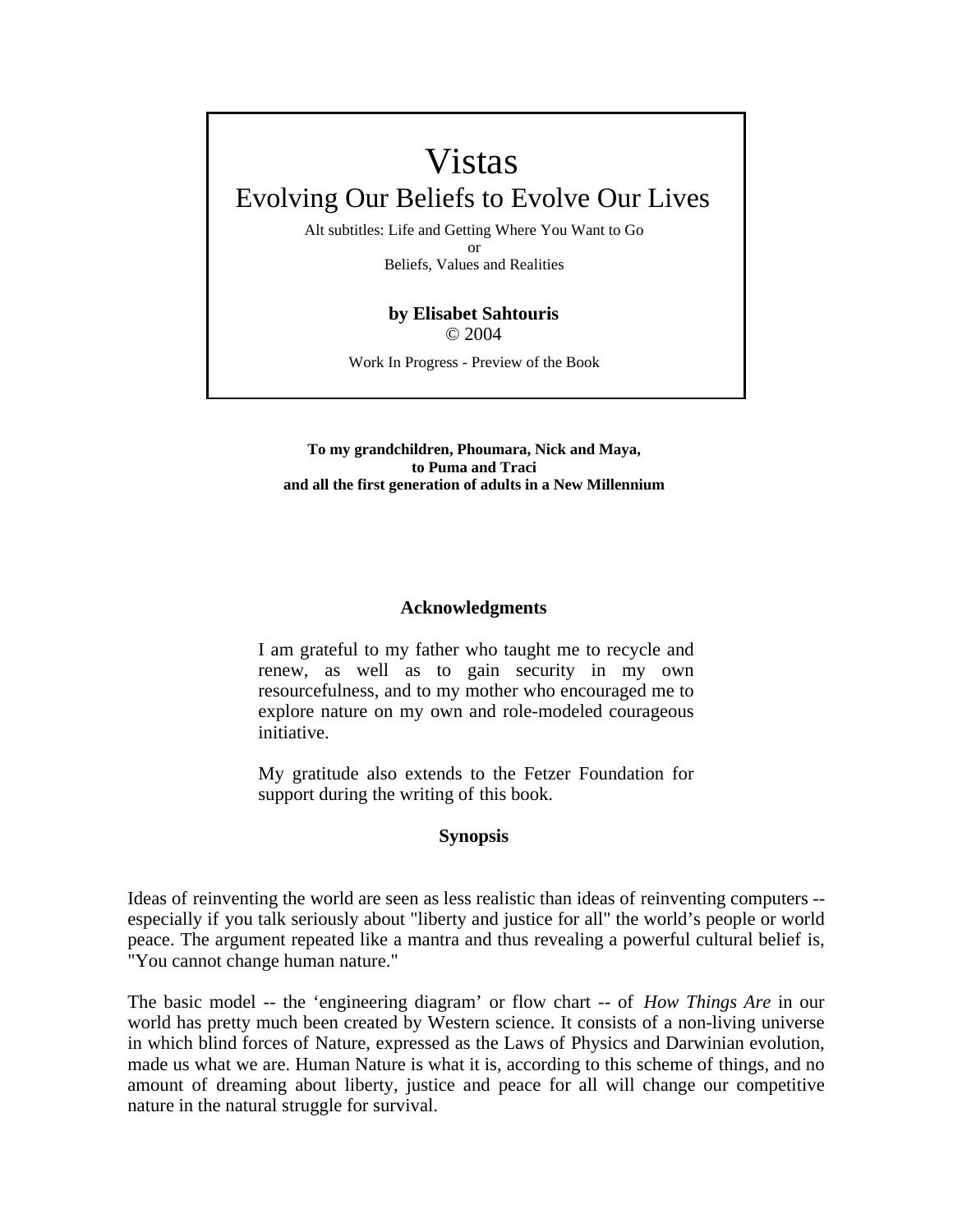But this book will show you a new view of Nature as conscious and creative intelligence, with biological evolution typically occurring as rapid response to crisis, rather than as mechanical selection within a slow stream of accidental mutations. This new understanding is part of an integral new paradigm emerging in all fields of science. Its most fundamental feature is the recognition that our human minds reflect the inherent intelligence of Nature and are the creative source of our evolving lives as individuals and as a human society, for better or for worse.

A little reflection makes it obvious that we have thought up everything about our world mentally and emotionally before we could make it all happen, from creating religions or science, from designing constitutions or fashions to doing economics and education, building houses, communities and computers, making wars, raising families and so on. Yet we haven't really gotten it deeply that *we create our own reality* through our minds, spirits and hearts, because the old scientific worldview is still so strongly clouding that truth by teaching us that the material world's reality is *independent* of us -- that its "objective" reality has nothing to do with how we think about it "subjectively."

That view is now crumbling under evidence produced by science itself that consciousness is not a late emerging property of evolution but the very *source* of the entire material world of Nature, including humanity. As that discovery spreads through society at large, along with its implications that we can dream and create the world any way we desire, we need to be well prepared for conscious creation of the reality we truly want.

While people have *always* created reality out of their beliefs, until now a handful of powerful people dictated the beliefs of each human culture. The glory of our own time is that the news is finally out that each and every one of us has the authority, even the mandate, to choose the beliefs by which we live and create our individual and communal lives.

To create the human future well we need good *Vistas* -- consciously created belief systems comprised of worldviews and the values for negotiating them courageously and lovingly. The word VISTA being composed of VITA and VISA, a Vista is the best possible understanding of life and getting where we want to be!

## **Prologue**

My Dear Reader,

Every new generation changes its world, but few are called to make changes as creative, as sweeping as those impelled by the ecological, economic, political, and spiritual crises we face everywhere today. As I travel around the United States and around the whole world, I am enormously impressed by young people, by those of you now called *Millennials* -- the first generation adults of the new millennium. You know the world as a whole; you understand that all its parts are interdependent; that what is happening in any part of it affects its wholeness. I see you talking, planning, rolling up your sleeves and working hard already to change things for the better. I have written this book for young people of *all* ages - meaning all those with open minds and hearts -- yet it is especially you Millennials I've had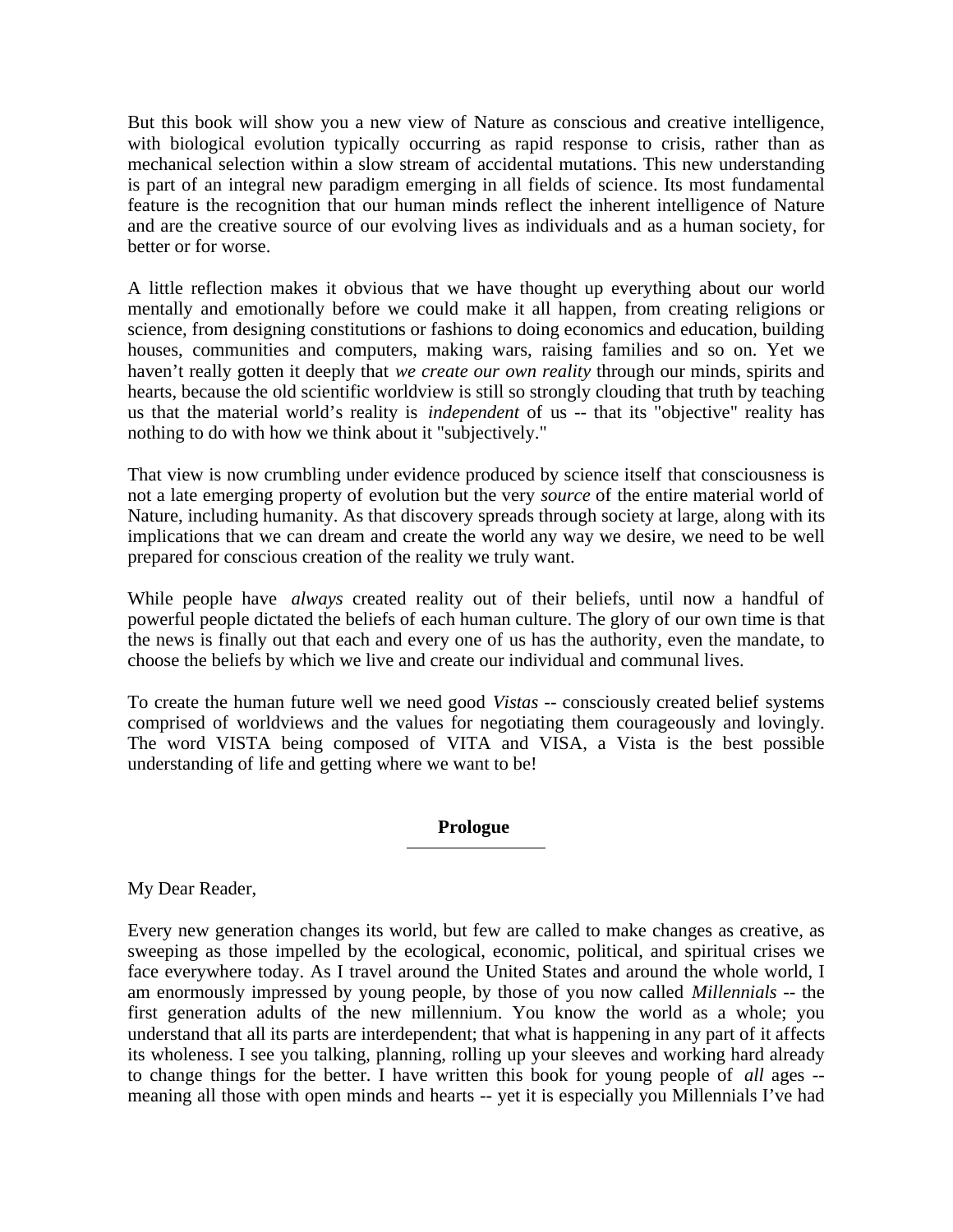in mind, not only because every generation of young adults is the hope of the future for those who are older, but because you face global challenges that are the most enormous opportunities for a whole new way of being on this planet.

Though you inherited this world in an unsustainable condition -- which purely and simply means a world that cannot last as it is -- you seem to accept that as your challenge, so I believe you are exactly the agents of change the world needs. Yet paradoxically, the world "out there," however much it inspires the need for change, is not where change begins. Rather, change begins inside every individual -- inside your consciousness and mine, inside your dreams and mine, inside our minds and hearts where all our beliefs about How Things Are, How to React, What's Important, What's Possible and What to Do mill around and around with or without our attention to them.

There is something truly new about this time in human history besides the recognition of humanity's wholeness, and directly related to it. This is the first time that each and every one of us is faced with daily decisions about *what* to believe and think and feel about our world -- what this world *is*, how it works, what's happening in it, as well as virtually everything about how we live our lives within it.

This may not seem strange to you, but it is a *very* new and unusual situation when compared with all other cultures throughout human history. Up until the present, all cultures successfully raised their young on traditional *worldviews* -- stories of How Things Are -- and on the principle that any other worldview they might encounter in life, whether through warfare, travels, encounters with strangers, or even with "deviants" within their own community, would simply be *wrong.* Most cultures still attempt in greater or lesser degree to do this, but their efforts are meeting with ever greater resistance and in some cases are crumbling. More and more fingers, we might say, are pointing at the naked emperor.

Independent thinkers who resisted cultural teachings and came up with their own ideas of How Things Are and What To Do -- the "deviants" -- historically suffered ridicule, punishment, exile or death. This really kept dissent down effectively and kept a culture's beliefs pure, except in those historic moments when some other culture conquered it, stamping out and replacing those beliefs with their own. On occasion, radical thinkers had such powerful or appealing new ideas that they could persuade even kings or emperors to believe in them and decree that all their subjects adopt them.

President Gorbachev, the last leader of the Soviet Union, is a recent historic example of such adoption of new beliefs. Earlier, Rome, and all Europe after it, had gone Christian in similar conversions of rulers. From the Fall of Rome until the Industrial Revolution in Europe, even through the modifications called the Reformation, feudal lords and kings allied themselves with the worldview of the Christian church. Because of this alliance, the Church had the power to impose its worldview on all European cultures. But once the industrial revolution was underway, its newly rich and powerful industrialists, ever more dependent on the engineering applications made possible by science, allied themselves with the developing scientific worldview. This rescued science, from persecution by the Church (remember the fates of Bruno and Galileo, who failed to convince the Church of *their* worldviews?) and actually elevated science to the kind of authority that could dictate a new worldview -- a new story of How Things Are in the Universe as a whole and this Earth in particular. That's how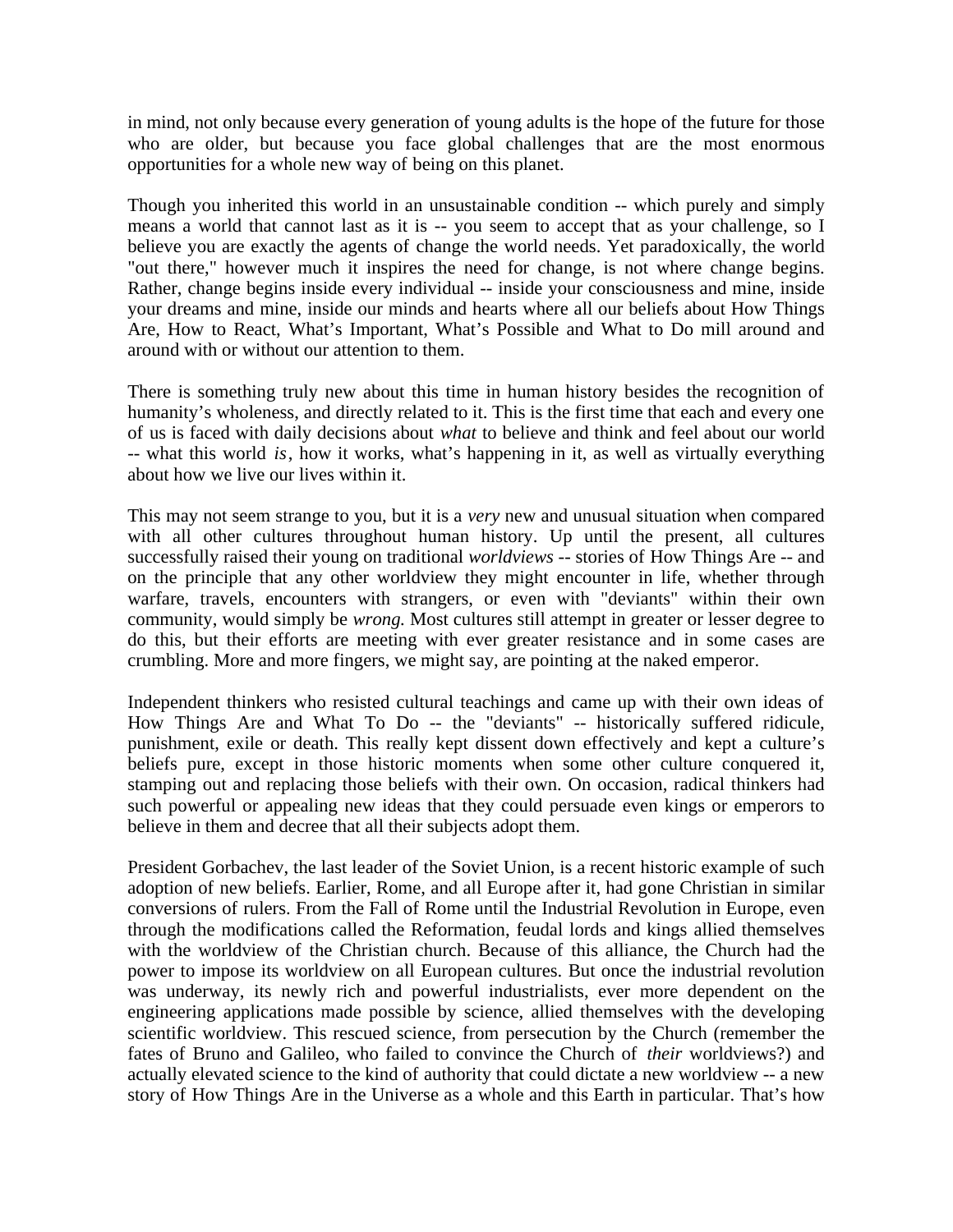a scientific-industrial worldview conquered a religious state worldview and became the foundation on which the modern world was built.

In the 20th century, worldwide wars, post-war occupations of foreign countries and new technologies of travel and communications, brought about so much mixing and resettlement that human cultures have been blended considerably. Even people who stayed put were increasingly exposed to new cultural ideas by the mushrooming media, including telecommunications, TV and the Internet.

This process has eroded the power of entrenched cultural worldviews to dictate people's beliefs and values. We now live in a vast marketplace of worldviews from shallow materialist consumerism to deeper scientific, philosophical, religious, political, ecological, esoteric, and other worldviews. This means we have ever more belief frameworks to choose among in interpreting our own experience of the world and of the greater cosmos. Even the worldview of science, which was supposed to be infallible in our culture, has spun off alternatives among which to choose, as you will see in this book.

How is anyone to decide what to believe and what to do in all this confusion? Do you stick with the beliefs of the most loved, powerful or respected people influencing your childhood, like wearing familiar and comfortable clothing? If it doesn't fit you any more, do you shop around for a different but readymade worldview until you find one that suits you, perhaps by joining a new religion? Do you haphazardly patch together bits and pieces from an assortment of worldviews, or do you consciously design and tailor something unique that really suits you while it may seem weird to others?

How do you decide the drawbacks and benefits of each of these choices? Do you even know what worldview you hold now? Can you *recognize* your beliefs within it? What's the difference between a fact and a belief -- after all, facts aren't really up for question here, are they? What difference does your worldview make to your life? Do you have beliefs *about* your beliefs? For example, do you believe that your beliefs affect your reality? What happens to the social context in which you live if the various people in it see things differently and have different beliefs? Can people learn to live peaceably with different beliefs?

Have you discovered what are your *values* -- your beliefs about how to react to things, what is important and how to behave toward yourself and others? Is your behavior consistent with your value beliefs? Values may be even *more* essential to human harmony than beliefs about How Things Are.

By what compass will we navigate the stormy seas of our current cultural and ecological chaos? How do we find positive personal meaning, guidance and courage, as well as enough common ground among us to establish a thriving and peaceful global community within a healthy planet? *That* question drove me to write this book, which is based on my own struggling lifelong process to answer it. I have come to call the compass of beliefs resulting from my odyssey and by which I steer my life, my *Vista.*

By my definition,